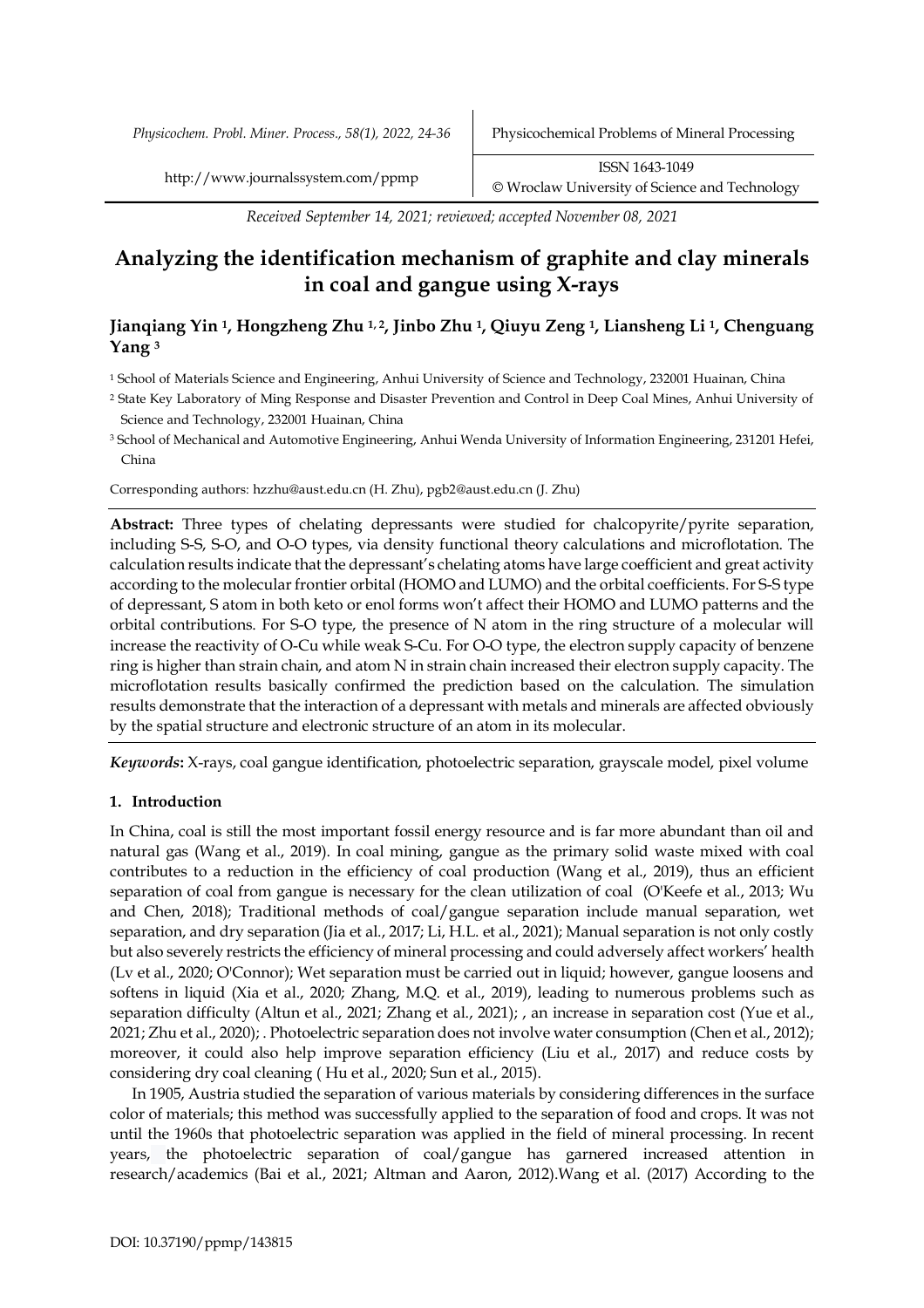principle of three-dimensional laser scanning, a new method for separating coal from gangue based on density was proposed by, and considering this, a mathematical model suitable for coal gangue recognition was established, and the algorithms of recognition threshold and recognition rate were given. Liu et al (2018) proposed the multifractal detrended fluctuation analysis (MFDFA) method to extract the geometric features of coal gangue; moreover, the modified local singular spectrum width *Δh* of the contour curve sequence was extracted as the characteristic variable of coal gangue for pattern recognition. The results demonstrated that the introduction of geometric features could help improve the recognition rate of coal gangue images. Based on the coal gangue separation system that considered the differences in the surface texture and grayscale features of coal and gangue, Hou (2019) proposed a coal gangue recognition method containing gray information statistical features (GLI), gray cooccurrence matrix (GLCM) and visual features. Eshaq et al. (2020) proposed a method for distinguishing coal from gangue by using thermal energy and infrared radiation of objects; moreover, a high classification accuracy (97.83%) was obtained by this method. Dou et al. (2020) employed the relief-SVM method to find optimal features and develop the best classifiers; moreover, it was validated through the experiments considering two mining areas, wherein the mean accuracy was 95.5-97.0% and 94.0-98.0%, respectively. Guo et al. (2021) proposed a recognition method by considering the differences in the dielectric properties of coal gangue and combined it with a support vector machine (SVM); moreover, the results were accurate, and the method was efficient.

In recent years, research on the photoelectric separation of coal gangue primarily reflects the extraction of coal gangue surface texture features and the selection of algorithms (Haghighi et al., 2011). However, the nature of coal and gangue are complex (Duan et al., 2021; Yang et al., 2015); moreover, the mechanism of X-ray imaging of coal and gangue at a molecular or atomic level has not been thoroughly studied (Li, M. et al., 2021).

Thus, the differences in mineral composition between coal and gangue at a molecular/atomic level were studied here. The relationship between the grayscale and the mineral composition at molecular/atomic levels of single minerals in coal and gangue mineral components was investigated under X-ray imaging. Finally, the relationship between the mineral composition and the grayscale after each single mineral was stacked and studied; thus, a mathematical model between grayscale and mineral composition was established (He et al., 2019).

# **2. Experimental procedure**

# **2.1. Materials**

Carbon is the main element of coal (Jia et al., 2014), while quartz, montmorillonite, and kaolinite are widely recognized as the main components of gangue (Yuce, 2017; Zhao et al., 2018). Here, graphite was used to represent carbon. The samples used here including graphite, quartz, montmorillonite, and kaolinite were all obtained from Shanghai Aladdin Biochemical Technology (China) (Chen et al., 2018). The purity grade of these samples was 99.8% and the water content was below 0.01%. Table 1 provides details of these samples.

| Sample          | Particle size (µm) | Crystal formula                                           | Molecular weight $(g/mol)$ |
|-----------------|--------------------|-----------------------------------------------------------|----------------------------|
| Graphite        | 13                 |                                                           | 12                         |
| Ouartz          | 65                 | SiO <sub>2</sub>                                          | 60                         |
| Montmorillonite | 39                 | $(Na, Ca)_{0.33}(Al, Mg)_2[Si_4O_{10}](OH)_2 \cdot nH_2O$ | 682                        |
| Kaolinite       | 39                 | $Al_2O_3$ 2SiO <sub>2</sub> 2H <sub>2</sub> O             | 258                        |

| Table 1. Properties of samples |  |  |  |
|--------------------------------|--|--|--|
|                                |  |  |  |

#### **2.2. System**

Fig. 1 shows the experimental system, consisting of four components: (1) electron beam and metal target for generating X-rays, i.e., the process of X-ray occurrence (Kalha et al., 2021); (2) a belt for placing samples; (3) an array receiver for receiving the attenuated X-rays (Gades et al., 2017); and (4) a computer for visualizing the signal (Schmidt and Flohr, 2020).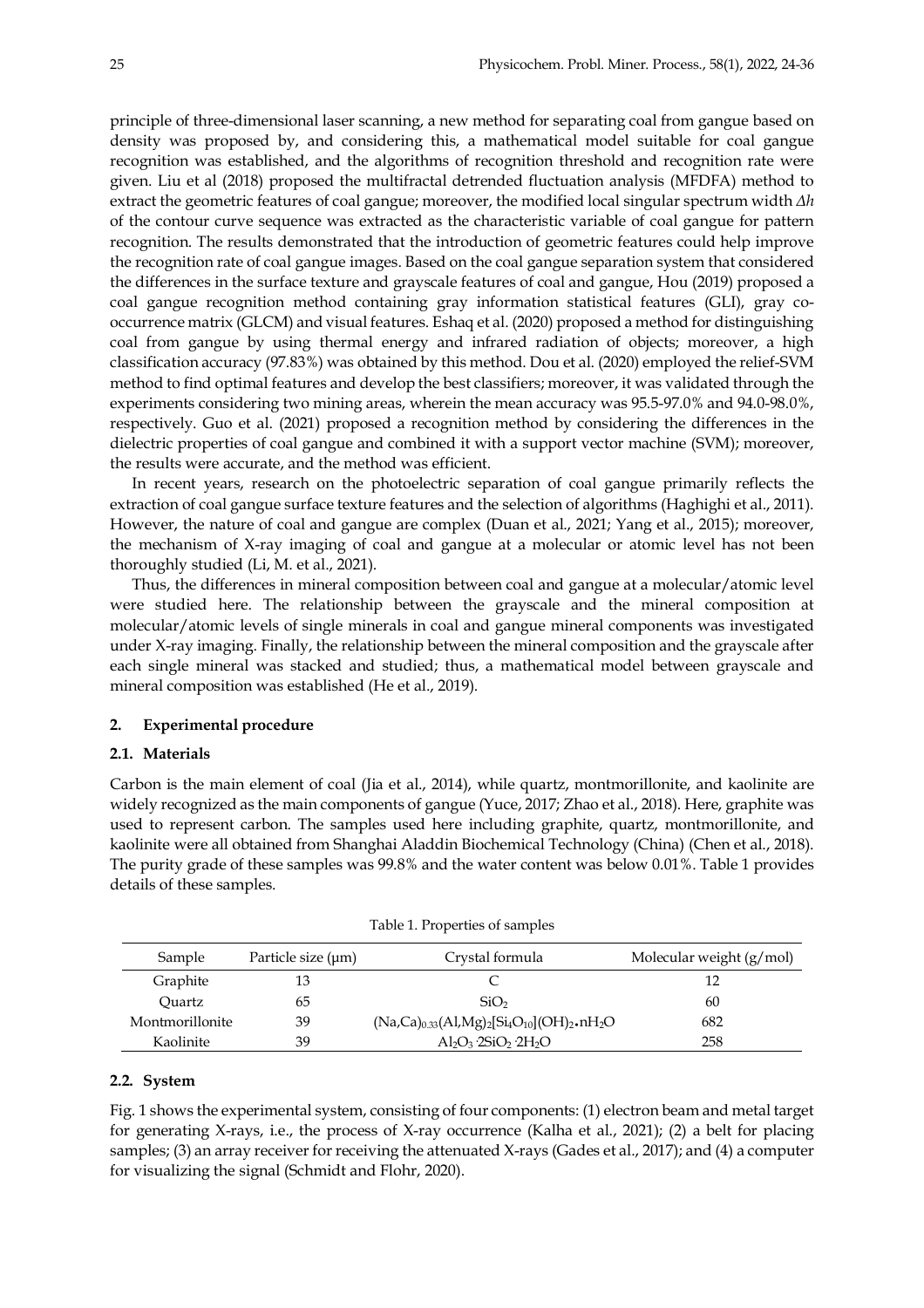

Fig. 1. Schematic of the experimental system

# **2.3. Measurements**

The powder of each mineral was pressed into eight individual lumpish samples, the thicknesses of which were set from 7 mm to 14 mm with a gradient of 1 mm. To avoid the impact of density on the gray value, the density of all samples was maintained at  $1.4243$  g/cm<sup>3</sup>, i.e., the weight of the powder for thicknesses from 7 mm to 14 mm was 15.95, 18.23, 20.51, 22.79, 25.07, 27.35, 29.63, and 31.90 g, respectively. Free software Image J was used to extract the gray value of the sample image. Here, the gray value refers to the brightness level of the image from 0 to 255 that white is 255 and black is 0.

Here, the attenuation of the X-rays of the single mineral sample having a thickness of 7-21 mm was measured, where a thickness of 15-21 mm included a combination of 7 mm and other thicknesses. For exploring the attenuation of the X-rays of coal and gangue, the gray value of mineral couples with thicknesses of 15-21 mm was also measured, wherein the thickness of one mineral sample was maintained constantly at 7 mm while that of the other varied from 8 mm to 14 mm. Each test was conducted thrice and the average value was recorded as the final figure. During this process, the effect of the stacking order of the lumpish samples on the gray value was noteworthy. Hence, the gray value of sample couples was measured as shown in Fig. 2, i.e., (7 mm quartz + 9 mm graphite), (9 mm graphite  $+ 7$  mm quartz), (8 mm quartz  $+ 9$  mm graphite), and (9 mm graphite  $+ 8$  mm quartz).

As observed, the same sample couple presented the same gray value independent of the stacking order, suggesting that the stacking order could be ignored in subsequent experiments.



Fig. 2. The relationship between stack order and gray value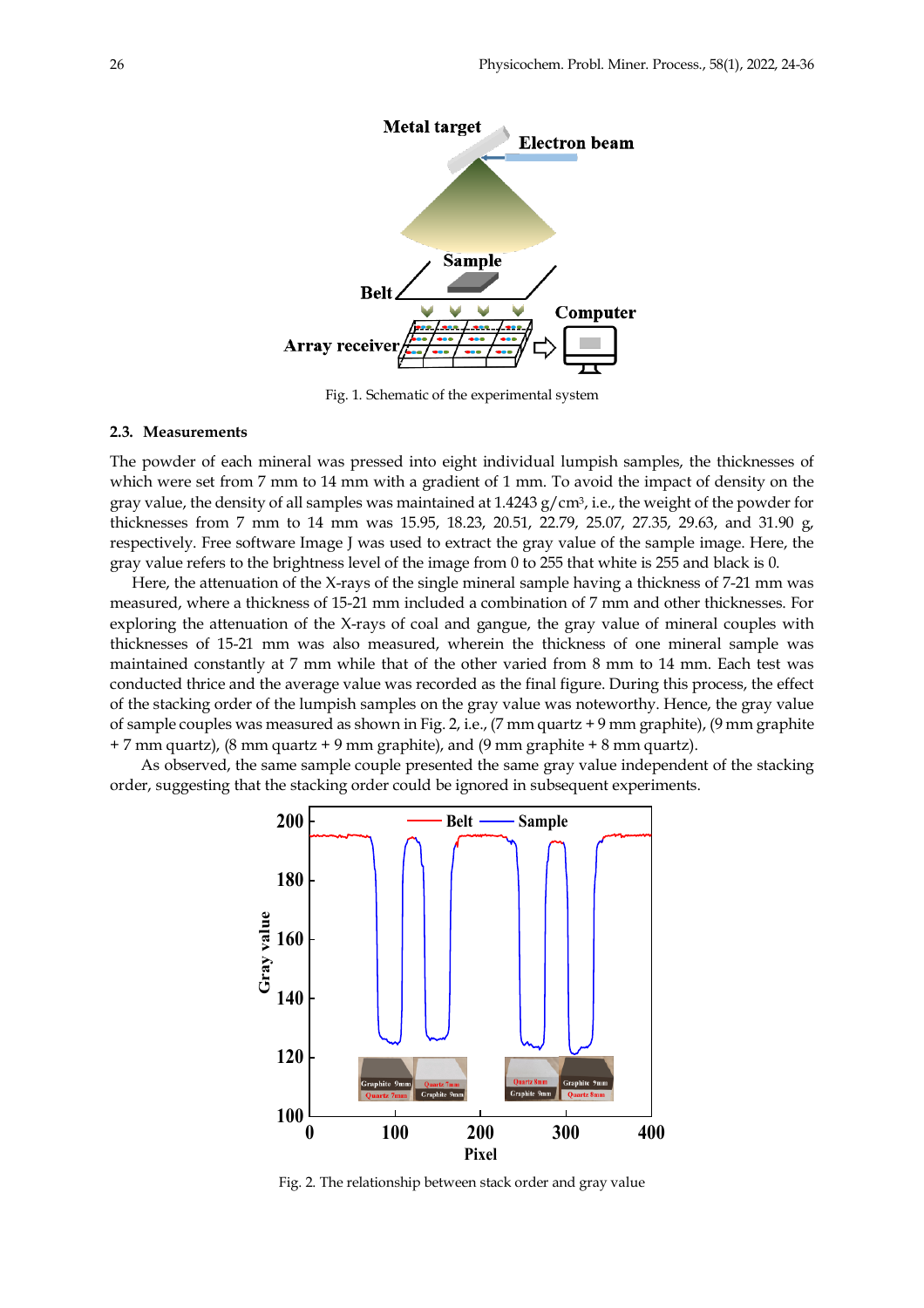#### **2.4. Theory and calculation**

The photoelectric effect (Klassen, 2015) and Compton effect (Hajima et al., 2014) between photons and electrons are recognized to be the essential factors for the attenuation of the X-rays penetrating materials as shown in Fig. 3 (Jacquet and Bruni, 2017).



Fig. 3. Interaction between photons and electrons

However, the number of electrons being passed through by a beam of photons cannot be calculated in minerals (Bartschat et al., 2020) as photons have no volume. Hence, data considering the volume is required. In the extracted images, pixels have a relative area, while the gray value corresponding to a pixel represents the energy of the X-rays after passing through a mineral in this area. Thus, the volume was obtained and the number of electrons per unit pixel volume ( $N_{e-p}$ ) was calculated (Zhang, Y.L. et al., 2019). A schematic of the calculation is graphically shown in Fig. 4.



Fig. 4. Schematic for calculating the number of electrons in a pixel

The number of electrons per unit pixel volume  $(N_{e-p})$  was calculated as per Eq. (1).

$$
N_{e-p} = \frac{\frac{m}{M} \times N_A \times N_e}{\frac{S}{S_0} \times \alpha} \tag{1}
$$

where *m* is the sample mass,  $N_A$  is the Avogadro constant,  $N_e$  is the number of extranuclear electrons of each element, *S0* is the area of the image, *M* is the molecular weight, *S* is the area covered by the mineral in the image, and *α* is the number of pixels in the image.

# **3. Results and discussion**

#### **3.1. Gray values of a single mineral and mineral couples with varying thicknesses**

The attenuation of X-rays caused by different mineral samples with varying thicknesses is shown in Fig. 5, where the error is insignificant to be displayed.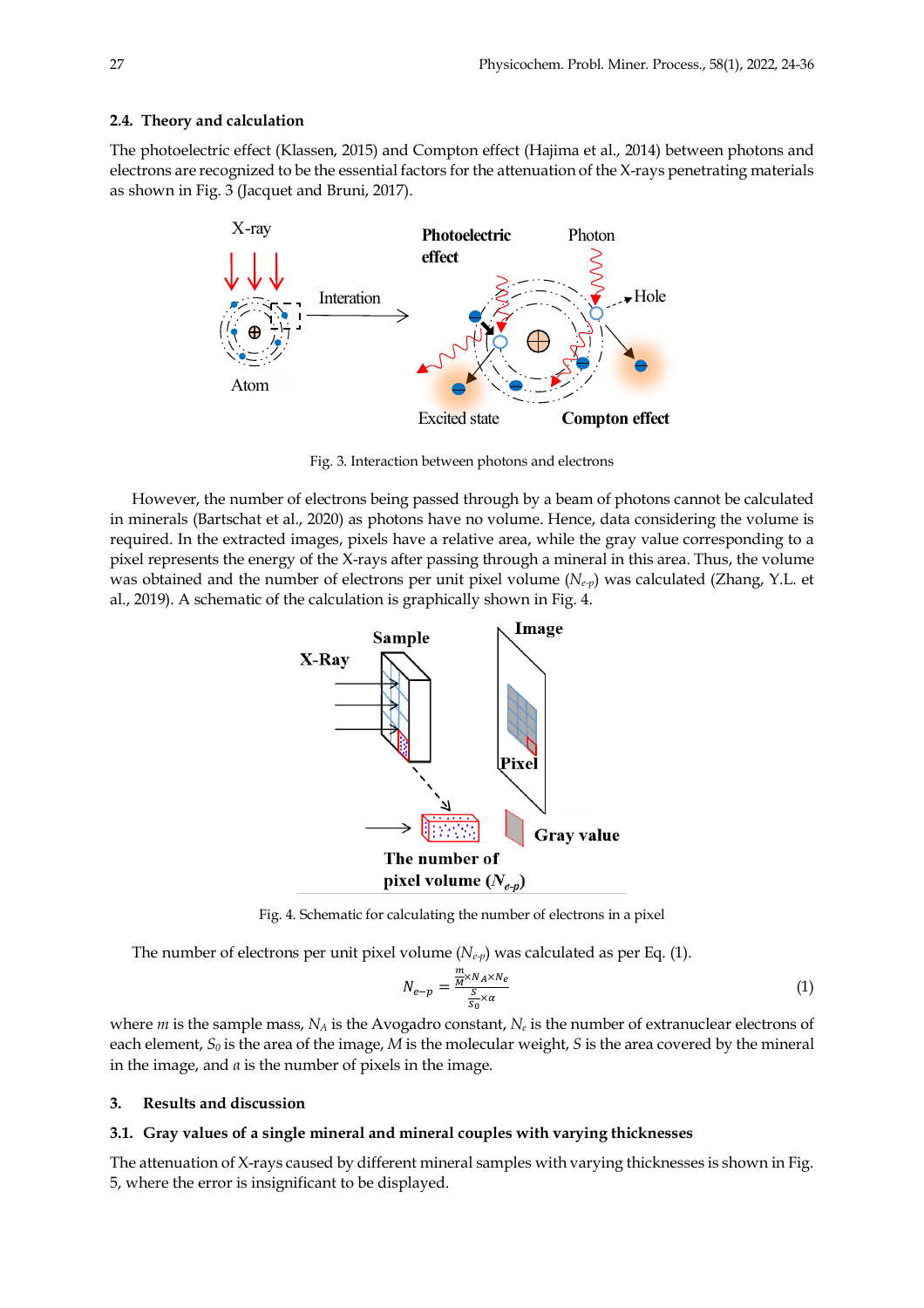

Fig. 5. X-ray attenuation of different mineral samples having varying thicknesses

It was observed that the gray value increased as the sample thickness increased; furthermore, the attenuation approximately followed the order: Kaolinite > Montmorillonite > Quartz > Graphite. Four fitting models, i.e., line, parabola, cubic, and exponent were used to fit these data, as given in Table 2.

| Materials       | <b>Type</b> | Fitting equation                                                             | R <sup>2</sup> |
|-----------------|-------------|------------------------------------------------------------------------------|----------------|
| Graphite        | Line        | $G_c = 181.746 - 3.80636 T_c$                                                | 0.99431        |
|                 | Parabola    | $G_G = 187.60535 - 4.73215 T_G + 0.03306 T_G^2$                              | 0.99542        |
|                 | Cubic       | $G_G$ = 156.85987 + 2.75935 $T_G$ – 0.53724 $T_G^2$ + 0.01351 $T_G^3$        | 0.99798        |
|                 | Exponent    | $G_c = 292.93912 e^{\frac{-T_G}{61.34561}} - 105.28747$                      | 0.99535        |
| Quartz          | Line        | $G0 = 169.03693 + 3.9892T0$                                                  | 0.99488        |
|                 | Parabola    | $G_0 = 163.82787 - 3.16672 T_0 - 0.02937 T_0^2$                              | 0.99300        |
|                 | Cubic       | $G_0 = 203.06606 - 12.76633 T_0 + 0.69458 T_0^2 - 0.01724 T_0^3$             | 0.99679        |
|                 | Exponent    | $G_0 = 389.57474 e^{\frac{T_Q}{98.95263}} + 418.10987$                       | 0.99221        |
| Montmorillonite | Line        | $G_M = 169.83398 - 4.15272 T_M$                                              | 0.99798        |
|                 | Parabola    | $G_M = 167.1143 - 3.72329 T_M - 0.01534 T_M^2$                               | 0.99625        |
|                 | Cubic       | $G_M = 167.07296 - 3.71322 T_M - 0.161 T_M^2 + 1.81624 \times 10^{-5} T_M^3$ | 0.99801        |
|                 | Exponent    | $G_K = 674.26784 e^{\frac{I_M}{-507.04839}} - 135.43814$                     | 0.99718        |
| Kaolinite       | Line        | $G_K = 162.31574 - 3.75273 T_K$                                              | 0.99868        |
|                 | Parabola    | $G_K = 157.66164 - 3.01791 T_K - 0.02624 T_K^2$                              | 0.99940        |
|                 | Cubic       | $G_K = 162.86823 - 4.2864 T_K + 0.6982 T_K^2 - 0.00229 T_K^3$                | 0.99947        |
|                 | Exponent    | $G_K = 217.46162 e^{\frac{T_K}{-70.7136}} + 375.354$                         | 0.99941        |

Table 2. Fitting model considering gray value and thickness

where  $G_G$  is the gray value of graphite,  $G_Q$  is the gray value of quartz,  $G_M$  is the gray value of montmorillonite,  $G_K$  is the gray value of kaolinite,  $T_G$  is the thickness of graphite,  $T_Q$  is the thickness of quartz,  $T_M$  is thickness of montmorillonite, and  $T_K$  is the thickness of kaolinite.

As observed, the cubic model presented the highest correlation coefficient (*R2*) for every mineral; hence, this model could be used to describe the gray value. The gray values of mineral couples having different thicknesses are given in Fig. 6.

The gray value of mineral couples was observed to increase with increased thickness, which was the same as that of a single mineral sample. This indicated that the attenuation of the X-rays evidently increased as the thickness of the matter to be penetrated increased.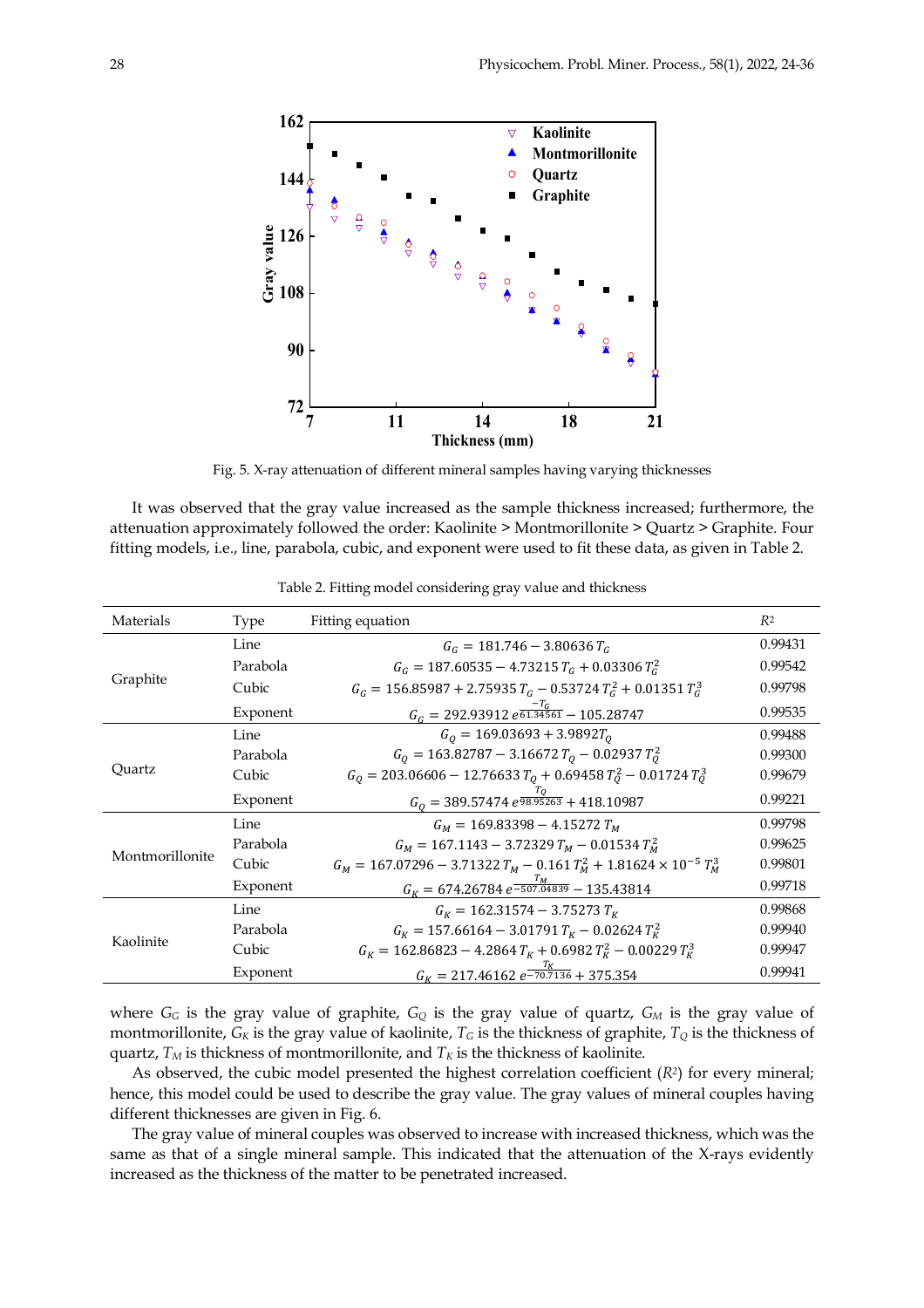

Fig. 6. Gray values of mineral couples having varying thicknesses

# **3.2. Relationship between gray value and electrons**

Fig. 7 shows the relationship between the attenuation in gray value and the number of electrons of a single mineral. The number of electrons of quartz is considerably less than that of montmorillonite; however, the grayscale range is similar, which indicates that quartz could absorb more X-rays with fewer electrons (Lu et al., 2018). This is because the X-ray absorption coefficient of each mineral varies (Gurler et al., 2012). Fig. 7 demonstrates that the X-ray absorption coefficient was as follows: graphite < montmorillonite < kaolinite < quartz. This result indicates that coal and gangue could be identified by X-rays.



Fig. 7. Difference in gray value as a function of the number of electrons of a single mineral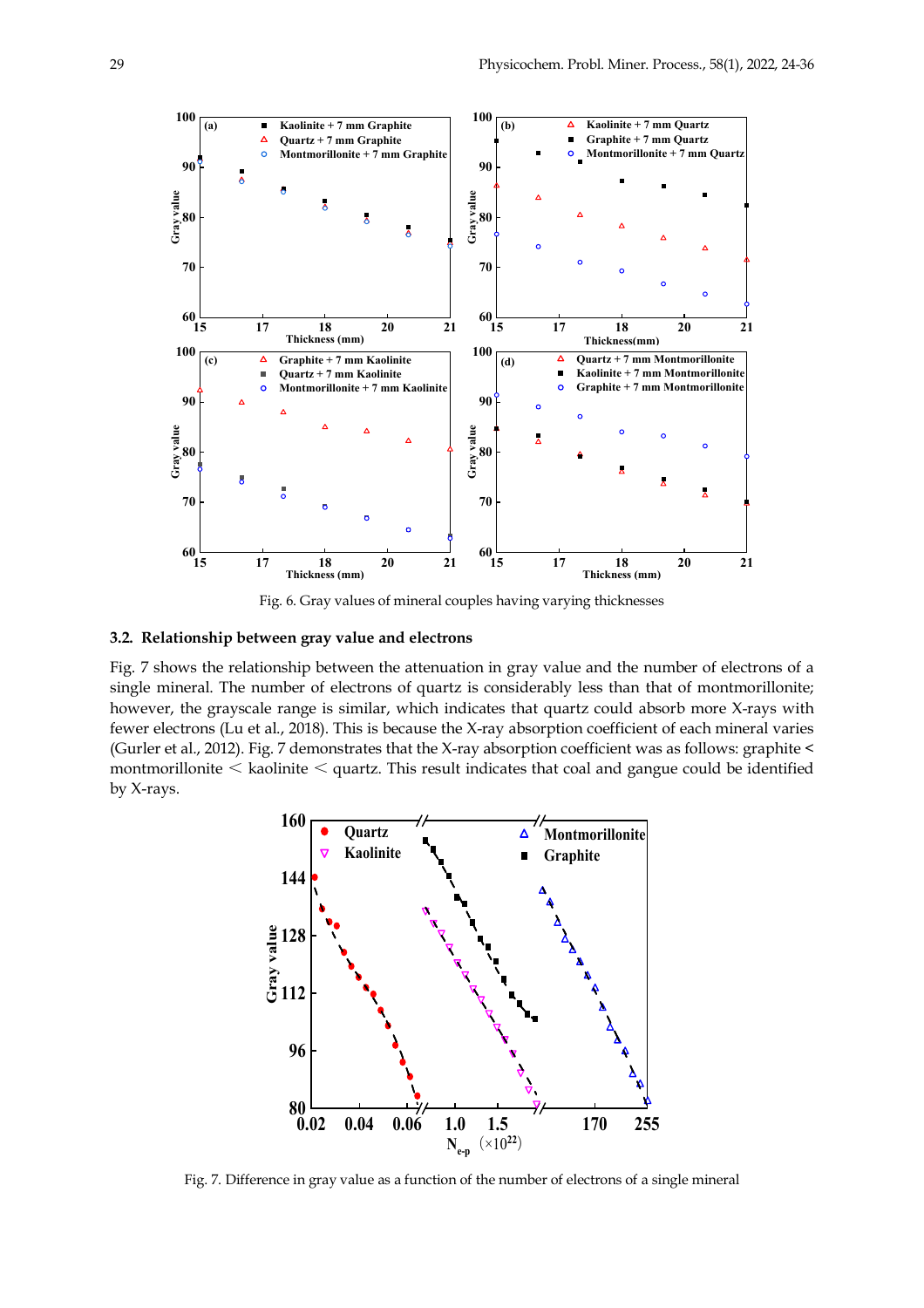Thereafter, Fig. 8 shows the relationship between the total number of electrons in mineral couples and gray value. The difference in mineral composition between coal and gangue is the difference in the carbon and quartz content (Bychev and Petrova, 2011). According to the (a) and (b) curve in Fig. 7, the difference between carbon and quartz in other minerals could be clearly observed. This is because the X-ray absorption coefficients of carbon and quartz are considerably different, which has been proved as Fig. 8.



Fig. 8. Grayscale variation of mineral couples

#### **3.3. Gray value model considering mineral couples**

The relationship between the gray value of the mineral couples and that of a single mineral was then proved and established; Fig. 9 demonstrates the process.

*GS*, *GC*, and *G'* represent the gray values of a single mineral, a mineral couple, and a single mineral in a mineral couple, respectively. The grayscale model for a single mineral and that for a single mineral in a mineral couple was developed by considering the gray values of a single mineral and couple mineral, respectively; moreover, the accuracy of this model was proved by a similarity analysis by considering that  $G_C = f(G_S)$  and  $G' = f(G_S)$ .

We considered the 7 mm quartz + (8-14 mm graphite) as an example to study and prove the accuracy of the relationship between the gray value of the mineral couples and that of the single minerals, respectively.

First, the gray value for quartz + graphite was fitted to obtain the gray equation as follows:

$$
G_{G\,in\,Q} = 138.23626 + 1.18082 \times 10^{-21} N_{e-p(G+Q)} + 1.91764 \times 10^{-43} N_{e-p(G+Q)}^2 - 8.57095 \times N_{e-p(G+Q)}^3 \tag{2}
$$

where *GG in Q* is the gray value considering the change of graphite in quartz, while *Ne-p(G+Q)* is the sum of electrons in graphite and quartz as follows:

$$
N_{e-p(G+Q)} = N_{e-p(G)} + N_{e-p(Q)}
$$
\n(3)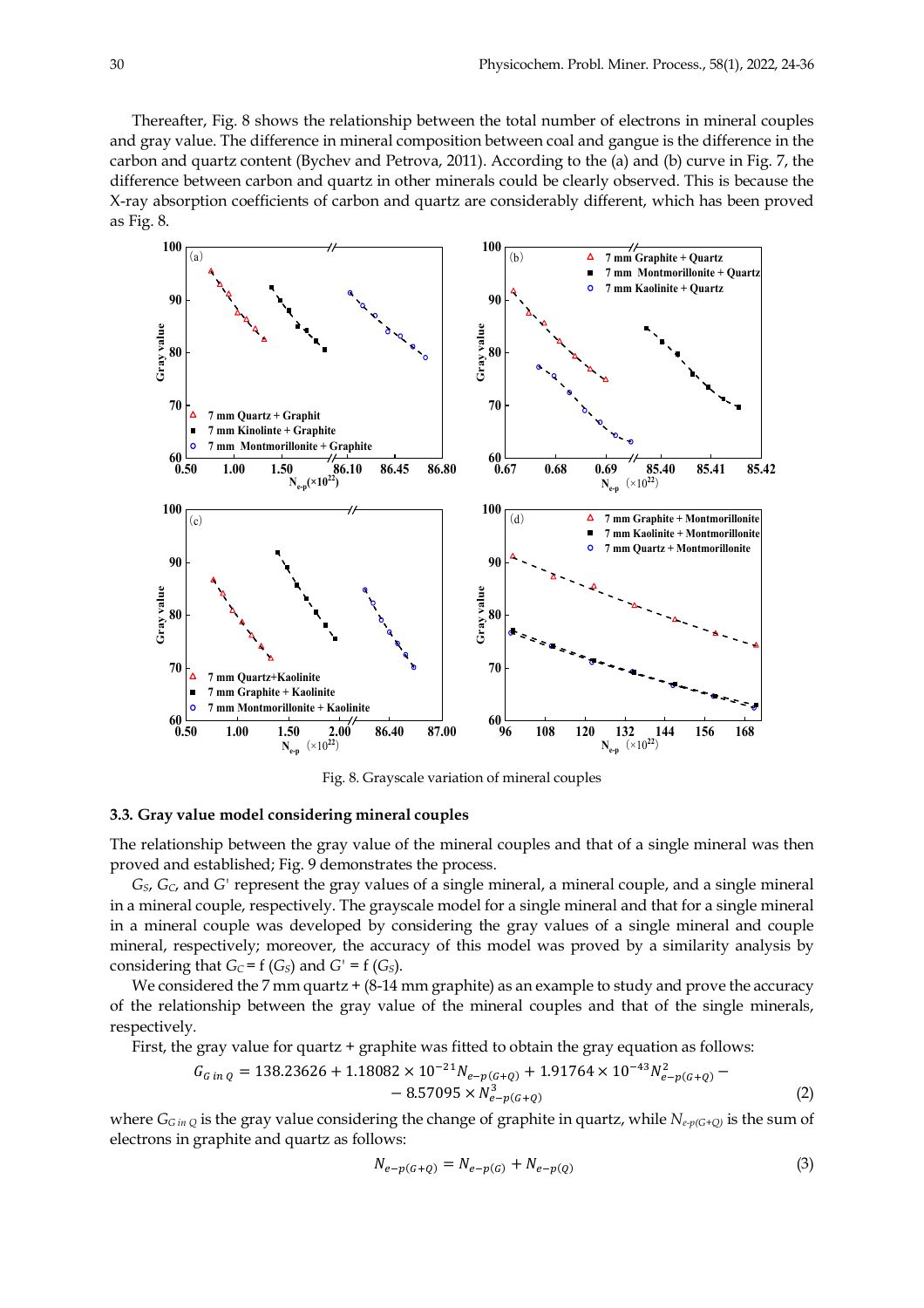As the thickness of quartz was constant, i.e., 7 mm, the total number of electrons in quartz was constant during the course of the experiment; hence,  $N_{e-p(Q)} = 2.14 \times 10^{20}$ , which was substituted into Eq. (4).



Fig. 9. Verification of the number of electrons of one mineral in a mineral couple

This equation represents the relationship between the composition of a mineral and the gray value when two kinds of minerals are mixed. For composite minerals and single minerals, there exist two equations with *Ne-p(G)* as an independent variable: one considers a single quartz change; the other considers that the graphite remains unchanged, and that the quartz changes under the mixed condition of graphite and quartz.

First, to verify the relationship between the Eq. (4), the gray values of 8–14 mm quartz ( $G_G$ ) and 7 mm graphite + 8–14 mm quartz (*GG in Q*) considering the original data, and *G'G in Q* that was obtained by substituting *Ne-p* into Eq. (4) are shown in Table 3.

| $N_{e-p}$ of graphite | $G_G$  | $G$ G in Q | $G'$ <sub>G</sub> in Q |
|-----------------------|--------|------------|------------------------|
| $7.40 \times 10^{21}$ | 133.53 | 91.64      | 90.65                  |
| $8.32 \times 10^{21}$ | 130.96 | 87.54      | 86.75                  |
| $9.24 \times 10^{21}$ | 130.31 | 85.54      | 84.88                  |
| $1.02 \times 10^{22}$ | 124.39 | 82.15      | 82.02                  |
| $1.11 \times 10^{22}$ | 121.6  | 79.27      | 79.14                  |
| $1.20 \times 10^{22}$ | 119.52 | 76.85      | 75.32                  |
| $1.29 \times 10^{22}$ | 117.57 | 74.82      | 74.88                  |

Table 3. Gray value of a single mineral and mineral couples

The similarity analysis was undertaken by considering that  $G'_{G in Q} = f(G_G)$  and  $G_{G in Q} = f(G_G)$ . Fig. 10 shows the changes of graphite in kaolinite, kaolinite in graphite, quartz in graphite, and graphite in quartz, respectively.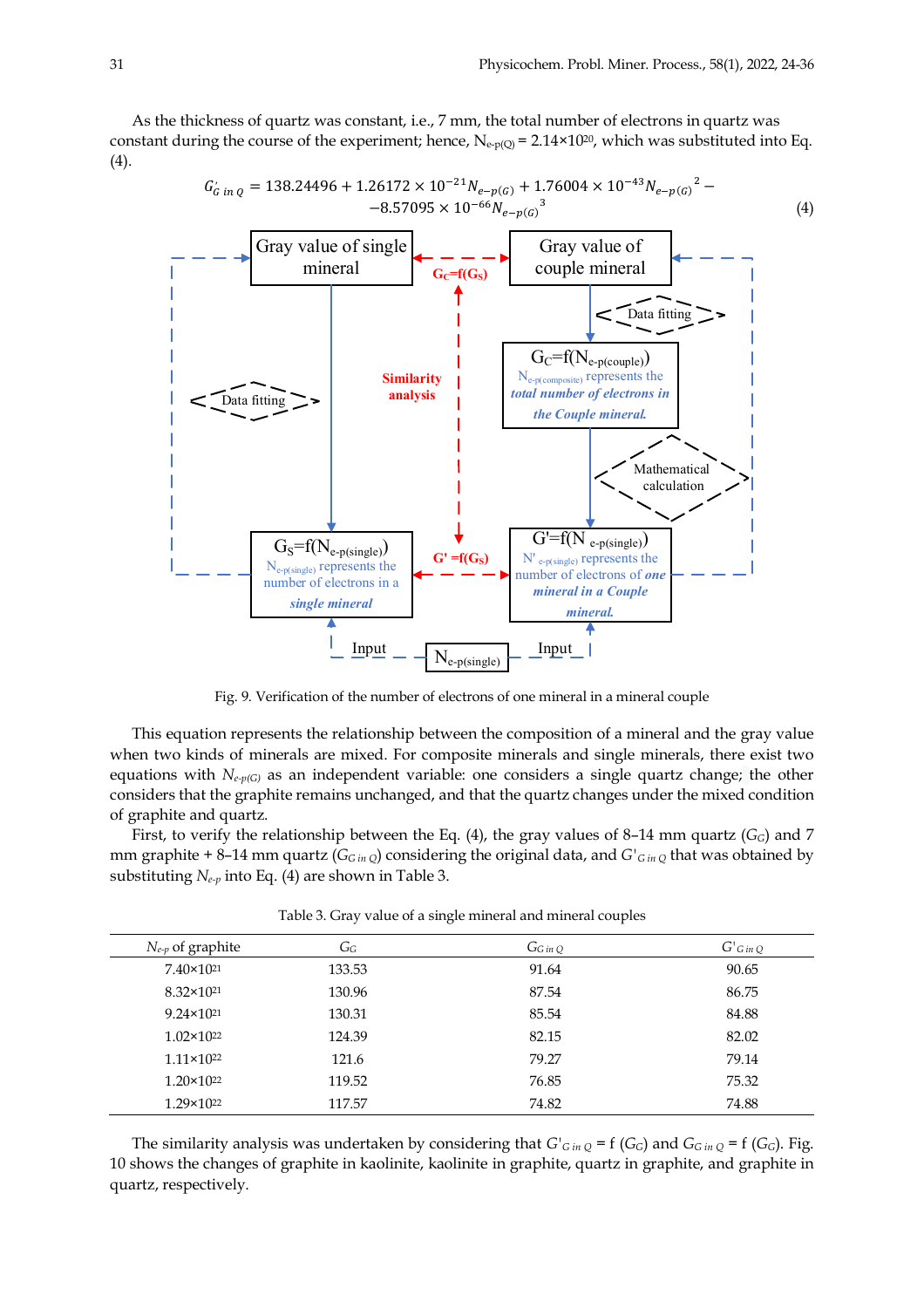A relationship model considering other mineral couples and single minerals was deduced in the same way, as illustrated by Table 4.

The results demonstrated that the Pearson correlations between *G'G in Q* and *GG in Q* reached over 98%, indicating that the gray model for composite minerals and single minerals was more accurate; furthermore, this also proved that the gray value model considering the change of a single mineral in a mineral couple had high accuracy.

#### **3.4. Model verification test**

A gray scale model for a single mineral and mineral couple was established based on the above method. However, this was done under the condition that the *Ne-p* of a certain mineral could be quantified, which expressed the relationship between the change in the composition of a mineral and in the gray value of a mineral couple. Taking  $G_{G \text{ in } Q}$  as an example, theoretically, if we changed the quantity of  $N_{e \text{-} p(Q)}$  the intercept of the equation would change; however, the rate of change would remain the same. Thus, we substituted  $N_{e-p(Q)} = 6.42 \times 10^{20}$ ,  $2.75 \times 10^{20}$ ,  $2.44 \times 10^{20}$ ,  $2.14 \times 10^{20}$ , and 0 into Eq. (3), as shown in Fig. 11. *GG* represents the change in gray value for a single mineral graphite. The experimental results corresponded well with theory.

Considering Fig. 11, when  $N_{e-p}(Q) = 0$ , the intercept of the mineral couple curve differed from that of the single mineral curve. This suggested that when the amount of content of one substance in a mineral couple became negligible, the gray value of the mineral couple differed from that of a single mineral. This is because the X-ray coefficient of mineral couples does not change immediately. Additionally, the X-ray absorption coefficient on adding quartz to graphite was smaller than that for single mineral graphite. Furthermore, the X-ray absorption coefficient on adding quartz to graphite was larger than that for single mineral graphite; moreover, this was independent of the amount of quartz added. Other minerals also conform to this rule. The results showed that the rate of change of X-ray attenuation caused by an increase in carbon content in coal and quartz content in gangue differed. Thus, the mechanism for identifying coal and gangue based on X-rays was revealed.

In this study, the gray value models of individual composition and composition couple were estab-



Fig. 10. Similarity analysis considering model values and measured values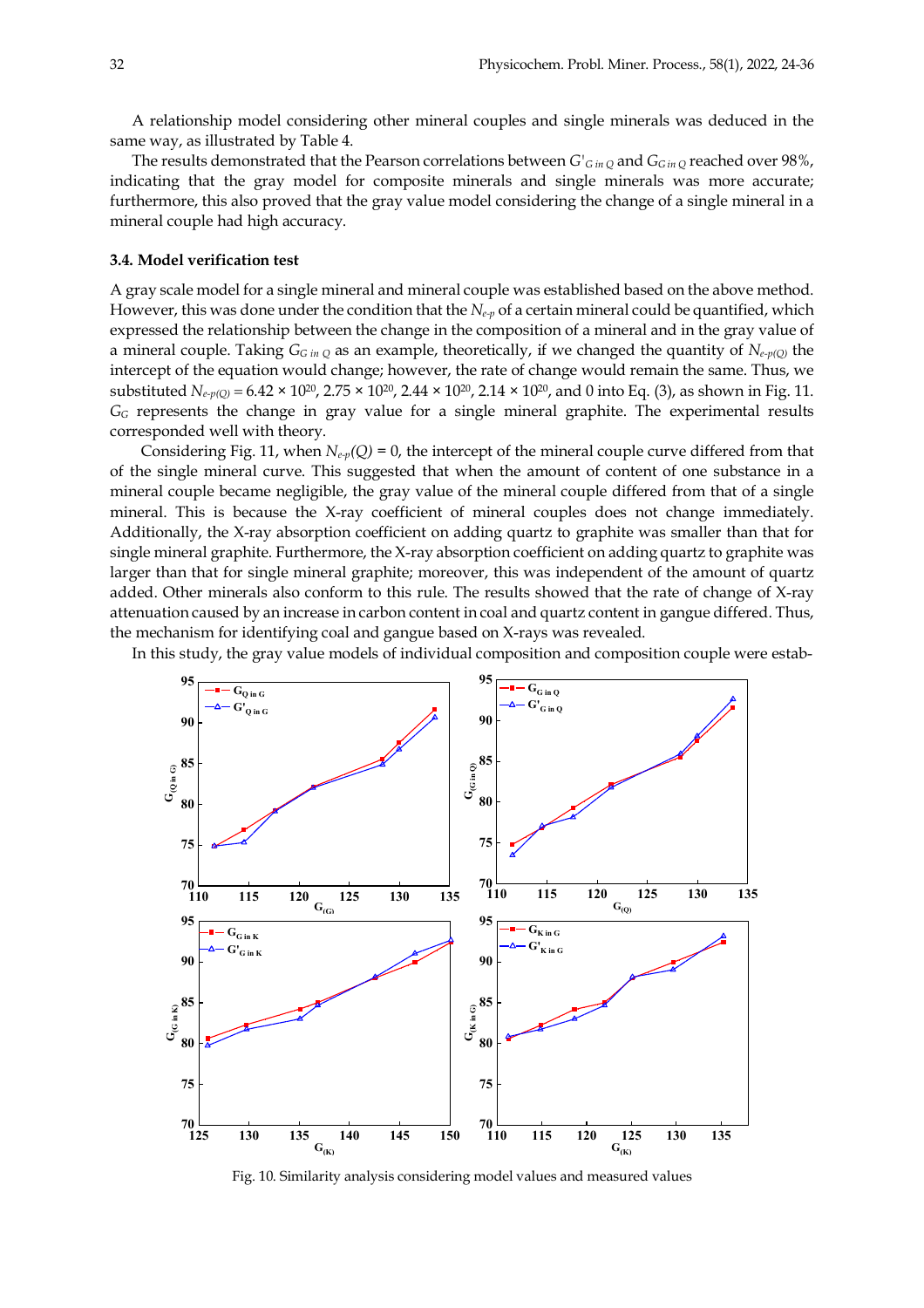lished and verified, which was meaningful for exploring the separation mechanism of coal and gangue via this invisible light technology. However, only two compositions considered in the gray value model of the mineral couple was inadequate, i.e., these models were still difficult to predict the gray value of the actual coal sample due to the complex mineral composition.

| Model          | Formula                                                                                                                                                                                                     | Pearson correlation |
|----------------|-------------------------------------------------------------------------------------------------------------------------------------------------------------------------------------------------------------|---------------------|
| $G_{K in G}$   | $\frac{137.12725 + 2.36451 \times 10^{-20} N_{e-p(K in G)} + 4.53364 \times 10^{-42} N_{e-p(K in G)}^2}{2.12725 + 2.36451 \times 10^{-20} N_{e-p(K in G)}}$<br>$-2.41127 \times 10^{-63} N_{e-p(K in G)}^3$ | 0.99371             |
| $G$ G in K     | 153.61233 – 6.45561 $\times$ 10 <sup>-19</sup> $N_{e-p(G in K)}$ – 2.64384 $\times$ 10 <sup>-40</sup> $N_{e-p(G in K)}^2$<br>+ 8.21863 $\times$ 10 <sup>-60</sup> $N_{e-p(G in K)}^3$                       | 0.99695             |
| $G_{O}$ in G   | $142.23494 - 2.91716 \times 10^{-21} N_{e-p(Q \text{ in } G)} + 5.48491 \times 10^{-43} N_{e(Q \text{ in } G)}^2$<br>$-6.39942 \times 10^{-66} N_{e(0 in G)}^3$                                             | 0.99806             |
| $G$ G in Q     | 138.24496 + 1.26172 $\times$ 10 <sup>-21</sup> $N_{e-p(G \text{ in } Q)}$ + 1.76004 $\times$ 10 <sup>43</sup> $N_{e-p(G \text{ in } Q)}^2$<br>$-8.57095 \times 10^{-66} N_{e-p(G in 0)}^3$                  | 0.99685             |
| $G_M$ in G     | 12.44658 + 9.32434 $\times$ 10 <sup>-23</sup> $N_{e-p(M \text{ in } G)}$ – 4.57636 $\times$ 10 <sup>-47</sup> $N_{e-p(G \text{ in } Q)}^2$<br>$+9.52791 \times 10^{-71} N_{e-p(G in Q)}^3$                  | 0.99421             |
| $G$ G in M     | $-11.1246 \times 10^7 + 3.89672 \times 10^{-17} N_{e-p(G \text{ in } M)} - 4.50066 \times 10^{-41} N_{e-p(G \text{ in } M)}^2$<br>+ 1.73282 $\times$ 10 <sup>-63</sup> $N_{e-p(G in M)}^3$                  | 0.98546             |
| $G_{Qin M}$    | $150.78958 + 1.90946 \times 10^{-23} N_{e-p(Q \text{ in } M)} + 6.73763 \times 10^{-48} N_{e-p(Q \text{ in } M)}^2$<br>$-3.22433 \times 10^{-72} N_{e-p(Q \ln M)}^3$                                        | 0.99648             |
| $G_M$ in Q     | $18.9120 \times 10^{11} - 3.13056 \times 10^{-16} N_{e-p(M in Q)} + 3.6656 \times 10^{-36} N_{e-p(M in Q)}^2$<br>$-1.4037 \times 10^{-60} N_{e-p(M in 0)}^3$                                                | 0.98845             |
| $G_{K\,in\,M}$ | $136.43112 + 5.68496 \times 10^{-23} N_{e-p(K \text{ in } M)} - 2.46158 \times 10^{-47} N_{e-p(K \text{ in } M)}^2$<br>$+5.1846 \times 10^{-72} N_{e-p(K in M)}^3$                                          | 0.99127             |
| $G_M$ in $K$   | $-12.4988 \times 10^7 + 8.66875 \times 10^{-17} N_{e-p(M in K)} - 1.00246 \times 10^{-40} N_{e-p(M in K)}^2$<br>+ 3.86427 $\times$ 10 <sup>-65</sup> $N_{e-p(M in K)}^3$                                    | 0.98473             |
| $G_{KinQ}$     | 171.50175 - 3.11634 $\times$ 10 <sup>-16</sup> $N_{e-p(K in Q)} + 4.5561 \times 10^{-38} N_{e-p(K in Q)}^2$<br>$-2.21965 \times 10^{-63} N_{e-p(K in 0)}^3$                                                 | 0.99842             |
| $G_Q$ in $K$   | $128.97902 + 5.9862 \times 10^{-21} N_{e-p(Q \text{ in } K)} - 2.334 \times 10^{-43} N_{e-p(Q \text{ in } K)}^2$<br>+ 4.66095 $\times$ 10 <sup>-66</sup> $N_{e-p(Q\ in\ K)}^3$                              | 0.98741             |

Table 4. Correlation analysis of the models



Fig. 11. Model curves for different number of electrons of quartz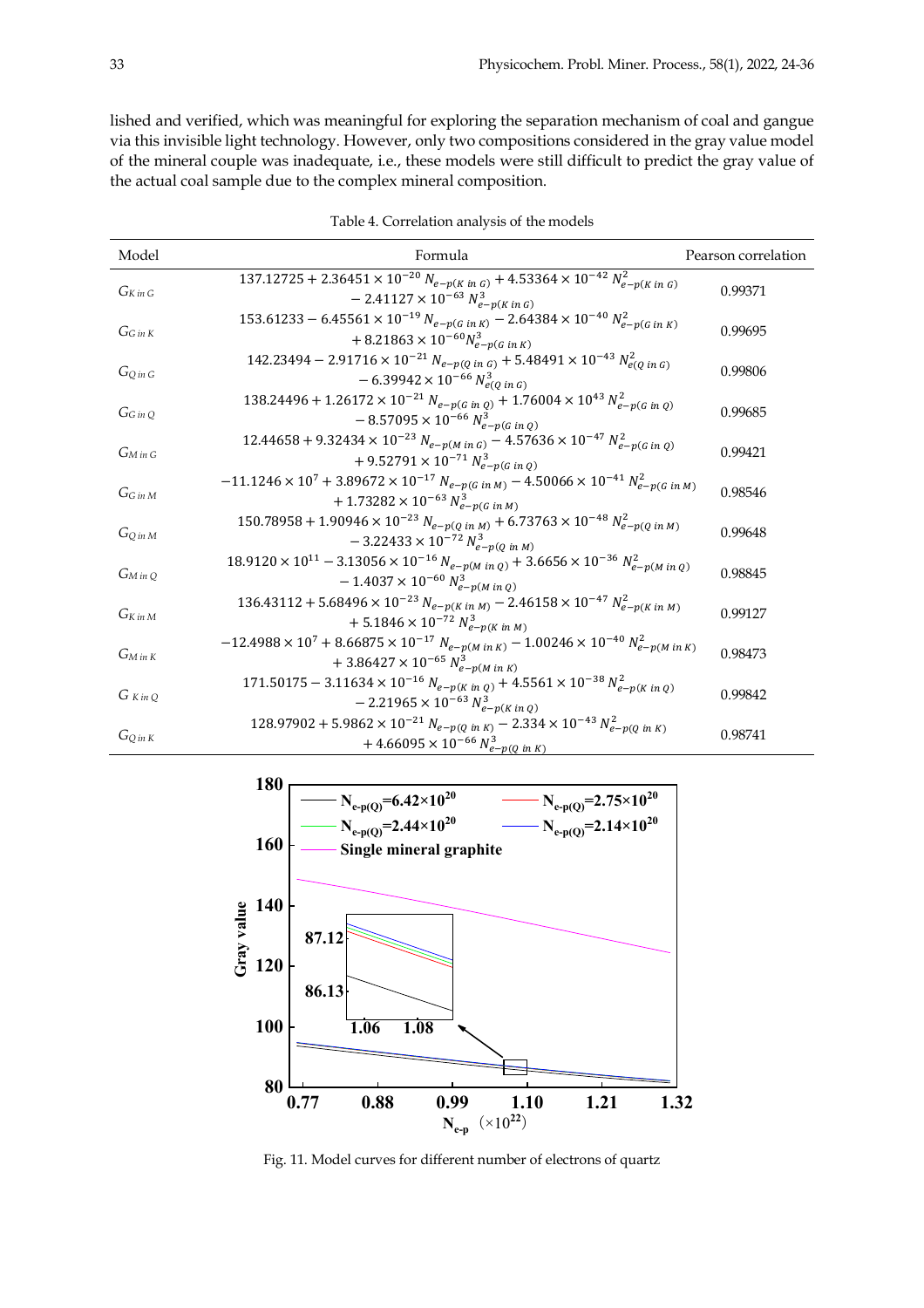#### **4. Conclusion**

Gray value is an important identification feature in the photoelectric intelligent separation of coal gangue. Studies on the mechanism for identifying coal gangue by X-rays are currently lacking; moreover, the relationship between the gray value and thickness of coal gangue cannot be used to identify coal gangue. To address this problem, a preliminary test was carried out and the following conclusions could be made:

(a) Minerals were divided according to the number of pixels in a two-dimensional image; a relationship was established between the gray value of each pixel and the number of electrons that interacted with photons; thereafter, the concept of the number of electrons per pixel volume was proposed.

(b) A model considering the gray level of a single mineral and  $N_{e-p}$  was established. Using the model, four single minerals could be accurately identified based on the given gray level.

(c) A gray scale model considering a single mineral and compound mineral was established by linking the two. After verification, it was shown that in coal and gangue, only the influence of minerals with a higher gray scale value needed consideration.

#### **Acknowledgements**

The authors gratefully acknowledge the National Natural Science Foundation of China (Grant No.52074014), the China Postdoctoral Science Foundation (Grant No.2019M662134), the Postdoctoral Science Foundation of Anhui Province (Grant No.2019B330), the Anhui Provincial Excellent Talent Project (Grant No.gxyqZD2020019), and the Open Foundation of State Key Laboratory of Ming Response and Disaster Prevention and Control in Deep Coal Mines (Grant No.SKLMRDPC20ZZ03) for supporting this work.

# **References**

ALTMAN, A., AARON, R., 2012. *Dual X-ray absorptiometry*. American Journal of Physics 80(7), 621-626.

- ALTUN, O., PRZIWARA, P., BREITUNG-FAES, S., KWADE, A., 2021. *Impacts of process and design conditions of dry stirred milling on the shape of product size distribution*. Minerals Engineering 163(4), 106806.
- BARTSCHAT, K., BROWN, A., VAN DER HART, H.W., COLGAN, J., SCOTT, N.S., TENNYSON, J., 2020. *Computational treatment of electron and photon collisions with atoms, ions, and molecules: the legacy of Philip G Burke*. Journal of Physics B-Atomic Molecular and Optical Physics. 53(19), 192002.
- BYCHEV, M.I., PETROVA, G.I., 2011. *Effect of Coal Rank on the Composition of Organic Matter (Short Communication)*. Solid Fuel Chemistry. 45(2), 95-96.
- BAI, F.Y., FAN, M.Q., YANG, H.L., DONG, L.P., 2021. *Fast recognition using convolutional neural network for the coal particle density range based on images captured under multiple light sources. International Journal of Mining Science* and Technology. https://doi.org/10.1016/j.ijmst.2021.09.004
- CHEN, J., CHU, K.W., ZOU, R.P., YU, A.B., VINCE, A., 2012. *Prediction of the performance of dense medium cyclones in coal preparation*. Minerals Engineering 31, 59-70.
- CHEN, Y.R., XIA, W.C., XIE, G.Y., 2018. *Contact angle and induction time of air bubble on flat coal surface of different roughness*. Fuel 222, 35-41.
- DOU, D.Y., ZHOU, D.Y., YANG, J.G., ZHANG, Y., 2020. *Coal and gangue recognition under four operating conditions by using image analysis and Relief-SVM*. International Journal of Coal Preparation and Utilization. 40(7), 473-482.
- DUAN, C.L., YUAN, J.L., PAN, M., HUANG, T., JIANG, H.S., ZHAO, Y.M., QIAO, J.P., WANG, W.N., YU, S.J., LU, J.W., 2021. *Variable elliptical vibrating screen: Particles kinematics and industrial application.* International Journal of Mining Science and Technology. https://doi.org/10.1016/j.ijmst.2021.07.006ESHAQ, R.M.A., HU, E.Y., LI, M.G., ALFARZAEAI, M.S., 2020. *Separation Between Coal and Gangue Based on Infrared Radiation and Visual Extraction of the YCbCr Color Space*. Ieee Access 8, 55204-55220.
- GADES, L.M., CECIL, T.W., DIVAN, R., SCHMIDT, D.R., ULLOM, J.N., MADDEN, T.J., YAN, D.K., MICELI, A., 2017. *Development of Thick Electroplated Bismuth Absorbers for Large Collection Area Hard X-ray Transition Edge Sensors*. Ieee Transactions on Applied Superconductivity 27(4), 1-5.
- KLASSEN, S., 2011. *The Photoelectric Effect: Reconstructing the Story for the Physics Classroom*. Science & Education 20(7), 719-731.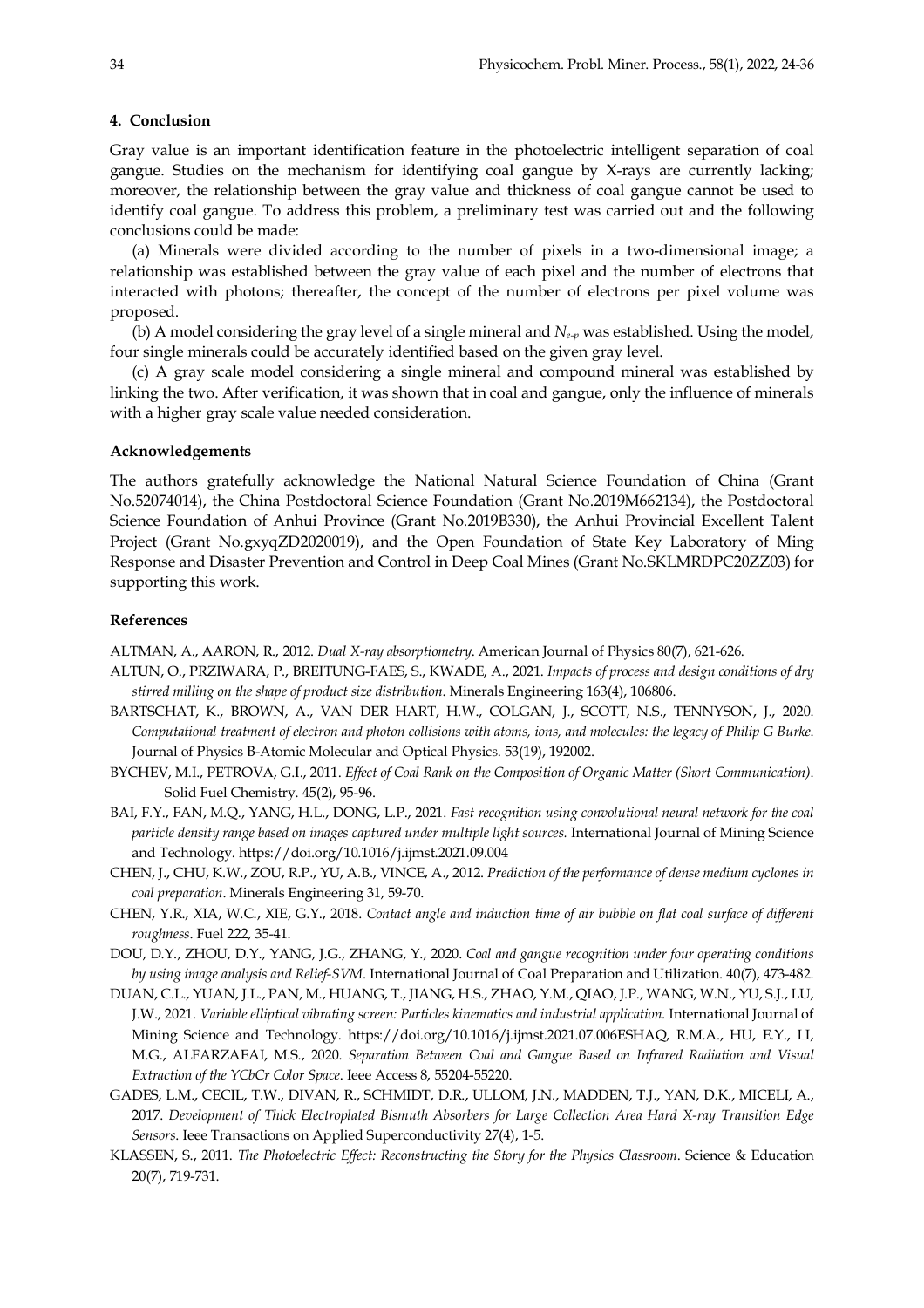- GUO, Y.C., WANG, X.Q., WANG, S., HU, K., WANG, W.S., 2021. *Identification Method of Coal and Coal Gangue Based on Dielectric Characteristics*. Ieee Access 9, 9845-9854.
- GURLER, O., OKTAR, C.H., YALCIN, S., KAYNAK, G., 2012. *Analytical formulas for calculating photoelectric attenuation coefficients*. Radiation Effects and Defects in Solids 167(12), 895-902.
- HAGHIGHI, R.R., CHATTERJEE, S., VYAS, A., KUMAR, P., THULKAR, S., 2011. *X-ray attenuation coefficient of mixtures: Inputs for dual-energy CT*. Medical Physics 38(10), 5270-5279.
- HAJIMA, R., HAYAKAWA, T., SHIZUMA, T., ANGELL, C.T., NAGAI, R., NISHIMORI, N., SAWAMURA, M., MATSUBA, S., KOSUGE, A., MORI, M., SEYA, M., 2014. *Application of Laser Compton Scattered gamma-ray beams to nondestructive detection and assay of nuclear material*. European Physical Journal-Special Topics 223(6), 1229- 1236.
- HE, J.F., ZHU, L.T., LIU, C.G., BAI, Q., 2019. *Optimization of the oil agglomeration for high-ash content coal slime based on design and analysis of response surface methodology (RSM)*. Fuel 254, 115560.
- HOU, W., 2019. *Identification of Coal and Gangue by Feed-forward Neural Network Based on Data Analysis*. Journal of Coal Preparation and Utilization. 39(1), 33-43.
- Hu, P., Liang, L., Xie, G., Zhou, S., Peng, Y., 2020. *Effect of slurry conditioning on flocculant-aided filtration of coal tailings studied by low-field nuclear magnetic resonance and X-ray micro-tomographyInternational.* Journal of Mining Science and Technology.30(6), 859-864.JACQUET, M., BRUNI, C., 2017. *Analytic expressions for the angular and the spectral fluxes at Compton X-ray sources*. Journal of Synchrotron Radiation 24, 312-322.
- JIA, F., WANG, Q., WU, J., LI, Y., SONG, S., 2017. *Two-Dimensional Molybdenum Disulfide as a Superb Adsorbent for Removing Hg2+ from Water*. Acs Sustainable Chemistry & Engineering 5, 7410-7419.
- JIA, F.F., RAMIREZ-MUNIZ, K., SONG, S.X., 2014. *Preparation and Characterization of Porous Hematite through Thermal Decomposition of a Goethite Concentrate*. Mineral Processing and Extractive Metallurgy Review 35(3), 193- 201.
- KALHA, C., FERNANDO, N.K., BHATT, P., JOHANSSON, F.O.L., LINDBLAD, A., RENSMO, H., MEDINA, L.Z., LINDBLAD, R., SIOL, S., JEURGENS, L.P.H., CANCELLIERI, C., ROSSNAGEL, K., MEDJANIK, K., SCHONHENSE, G., SIMON, M., GRAY, A.X., NEMSAK, S., LOEMKER, P., SCHLUETER, C., REGOUTZ, A., 2021. *Hard x-ray photoelectron spectroscopy: a snapshot of the state-of-the-art in 2020*. Journal of Physics-Condensed Matter 33(23), 233001.
- LI, H.L., HAN, H., WANG, Y., DONG, X.S., YANG, H.L., FAN, M.Q., HU, Y., FENG, Z.Y., 2021. *Interaction force between coal and Na-, K- and Ca- montmorillonite 001 surfaces in aqueous solutions*. Fuel 289, 119977.
- LI, M., HE, X., DUAN, Y., YANG, M., 2021. *Experimental study on the influence of external factors on image features of coal and gangue.* Journal of Coal Preparation and Utilization. 2021, 1-18.
- LIU, K., ZHANG, X., CHEN, Y.Q., 2018. *Extraction of Coal and Gangue Geometric Features with Multifractal Detrending Fluctuation Analysis*. Applied Sciences-Basel 8(3), 463.
- Liu, Y.Y., Lei, S.M., Huang, T., Ji, M.J., Li, Y., Fan, Y.M., 2017. *Research on mineralogy and flotation for coal-series kaolin*. Applied clay Science. 136, 37-42.
- Lu, Y.J., Lin, C.N., Shan, C.X., 2018. *Optoelectronic Diamond: Growth, Properties, and Photodetection Applications*. Advanced Optical Materials. 6, 1800359.
- Lv, Z., Wang, W., Xu, Z., Zhang, K., Lv, H., 2020. *Cascade network for detection of coal and gangue in the production context*. Powder Technol. 377, 361-371.
- O'CONNOR, C.,2021. *Review of important developments since the 1st IMPC in 1952 in the understanding of the effects of chemical factors on flotation*. Minerals Engineering. 170, 106960.
- O'KEEFE, J.M.K., BECHTEL, A., CHRISTANIS, K., DAI, S., DIMICHELE, W.A., EBLE, C.F., ESTERLE, J.S., MASTALERZ, M., RAYMOND, A.L., VALENTIM, B.V., WAGNER, N.J., WARD, C.R., HOWER, J.C., 2013. *On the fundamental difference between coal rank and coal type*. International Journal of Coal Geology 118, 58-87.
- SCHMIDT, B., FLOHR, T., 2020. *Principles and applications of dual source CT*. Physica Medica-European Journal of Medical Physics 79, 36-46.
- SUN, Z.M., QU, X.S., WANG, G.F., ZHENG, S.L., FROST, R.L., 2015. *Removal characteristics of ammonium nitrogen from wastewater by modified Ca-bentonites*. Applied Clay Science. 107, 46-51.
- WANG, W., LI, B., YAO, X., LYU, J., NI, W., 2019. *Air pollutant control and strategy in coal-fired power industry for promotion of China's emission reduction*. Frontiers in Energy 13(2), 307-316.
- WANG, W.D., ZHANG, C., 2017. *Separating coal and gangue using three-dimensional laser scanning. International*